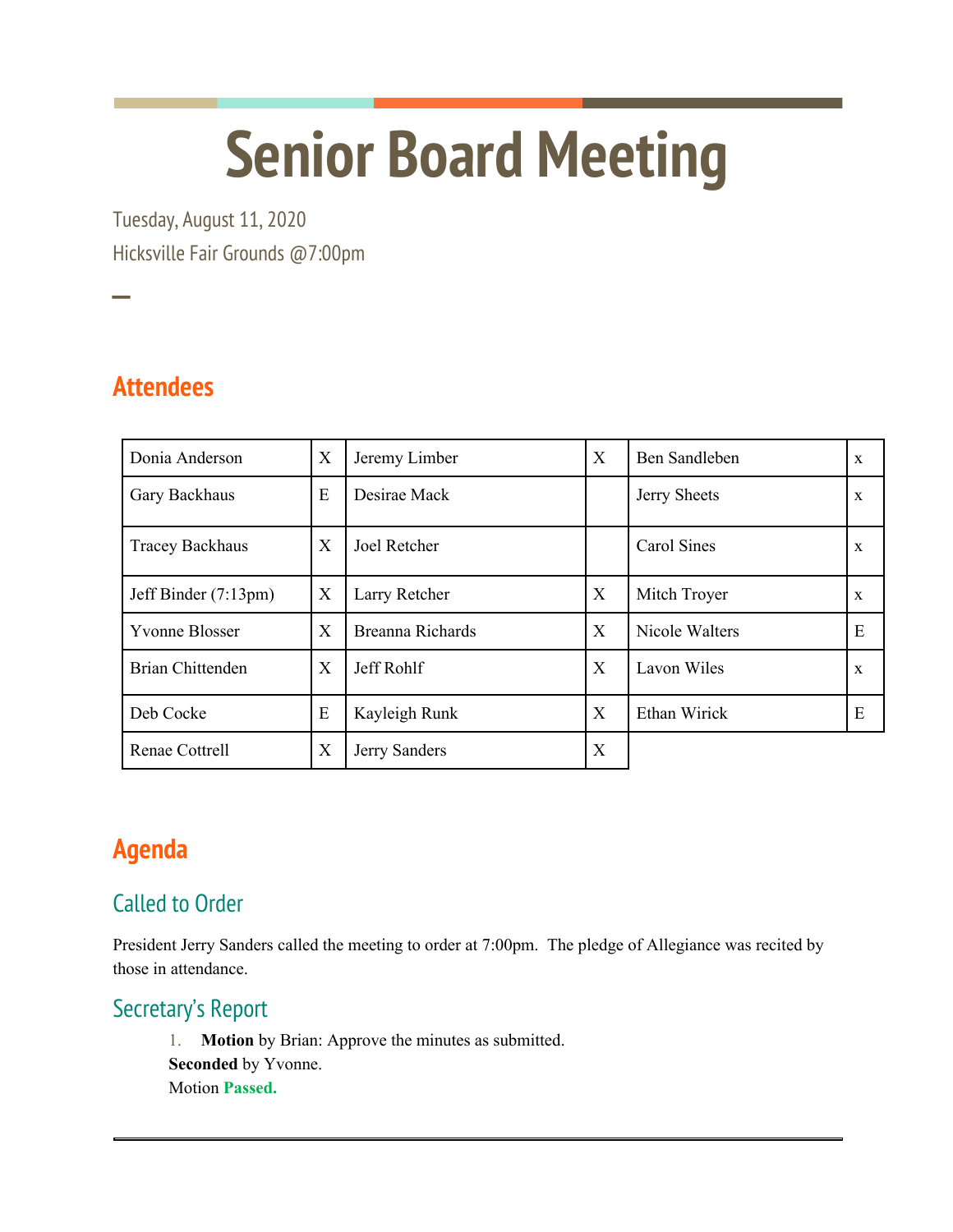#### Financial Report

- 1. Add ons: Billboards \$900. Concessions that need refunds back. Defiance 4-h Council. Lamar \$29.
- 2. Camping-Five campers called, four decided to roll over. Lindsey Nease needs refund.
- 3. Teresa spoke with Sherwood Mutual High-Speed. Had to purchase two routers for new internet. Password protected. Will be happy to post the password into any board members phone.
- 4. \$300 donation for the hog gates Jill Spicer.
- 5. September 1<sup>st</sup> can dispose of the documents in the office. Not sure if the board wants to shred, pay to shred, or burn the old documents.
- 6. Cleaned up past checks.
- 7. \$50,000 was received from the state.
- 8. \$13,000 still waiting to come in.
- 9. Covid signs, masks ordered, wireless security camera, Wedding refunds, technology expenses, billboard money, campground refunds, etc. can be refunded through CARES act.
- 10. **Motion** by Kayleigh: Purchase security cameras for the grounds since we do not have full security.

**Seconded** by Renae: Motion **Passed**.

11. **Motion** by Jerry Sheets: Chairmen's meet with their committees and make a list of lost revenue due to Covid.

**Seconded** by Ben:

Motion **Passed**.

- 12. **Motion** by Jerry: Pay Lindsey Nease a refund for her camp spot. **Seconded** by Kayleigh: Motion **Passed**.
- 13. **Motion** by Jerry Sheets: Accept the financial report and pay the bills. **Seconded** by Mitch: Motion **Passed**.

#### Guests:

- 1. Emilia Richards  $\odot$
- 2. Teresa
	- a. Hicksville Community Television will broadcast the junior fair shows. She will provide the links on facebook and email. \$250 per show (trying to get \$2,000 in sponsorship). Need \$500 in donation still. Two TV's will be setup in the Muli Purpose Building.
	- b. Newsletter needs approved. It will be sent out next week.
	- c. 1 Adult per student. Wash racks will be open.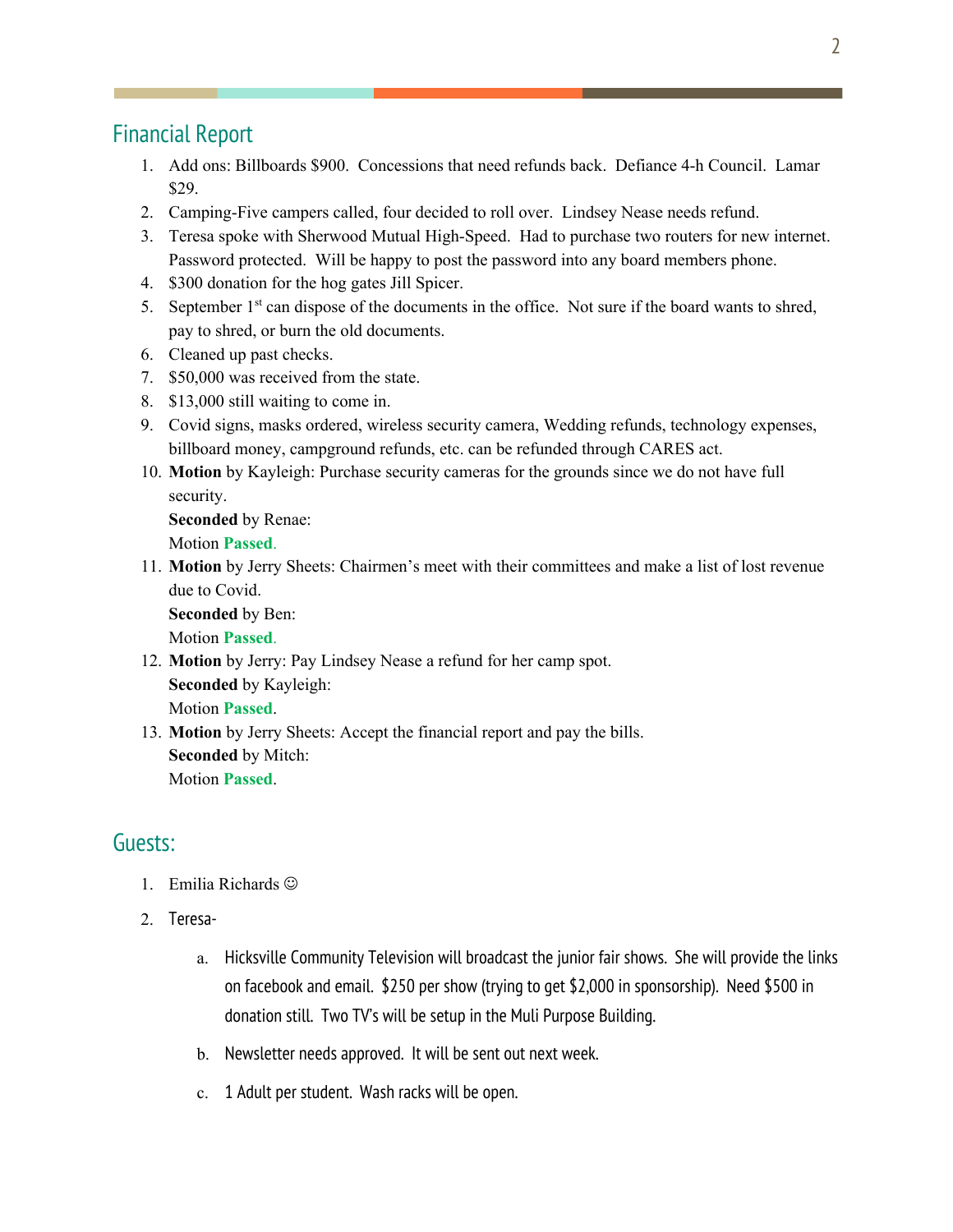- d. DUNF Forms-Link provided. It has to be filled out morning they come in. Hogs have to wait until they're tagged. Goes straight to ODA.
- e. Photos will be at the end of each show. Champions will go in the after fair tabloid.
- f. Livestock sale will be in the grandstand. Wristbands will not be necessary for distancing in the grandstand.
- g. Shake Shack, Sausage Stand, Sherwood Fire Department Donuts will be operating during the week.
- h. Entry is down 20%. Horses are down 7, Chickens 12, Rabbits 7, Sheep 15, Swine 27.
- i. Add that students need to clean their pens in order to receive their money.
- 3. Sherriff Engle
- 4. Dana

#### Correspondence:

1.

#### Committees:

1. Livestock Committee-Family wants to know if they can get their goats back that they've sold to an Amish family and still show them.

**Motion** by Carol: Allow family to use the goats they've sold to show.

**Seconded** by Kayleigh:

Motion **Passed**.

- 2. Gate Entrances
	- i. Friday-Gate 5 Livestock
	- ii. Saturday-Rabbits Gate 4
	- iii. Sunday-Poultry Gate 1/Swine Gate 4
	- iv. Monday-Goats Gate 1/Beef Gate 5/ Feed Calf Auction Gate 4
	- v. Tuesday-Sheep Gate 4/Harness Gate 1
	- vi. Wednesday-Horse Gate 1
	- vii. Thursday- Gate 5/Harness Gate 1
	- viii. Friday-Livestock Sale Grandstand Main Parking Lot
- 3. **Motion** by Tracey: Accept gate changes, parking, and open drive thru gate. **Seconded** by Carol:

Motion **Passed**.

- 4. Radios-20 Friday morning
- 5. Drive thru food will be available through a pickup system.
- 6. Wristbands are required for entry.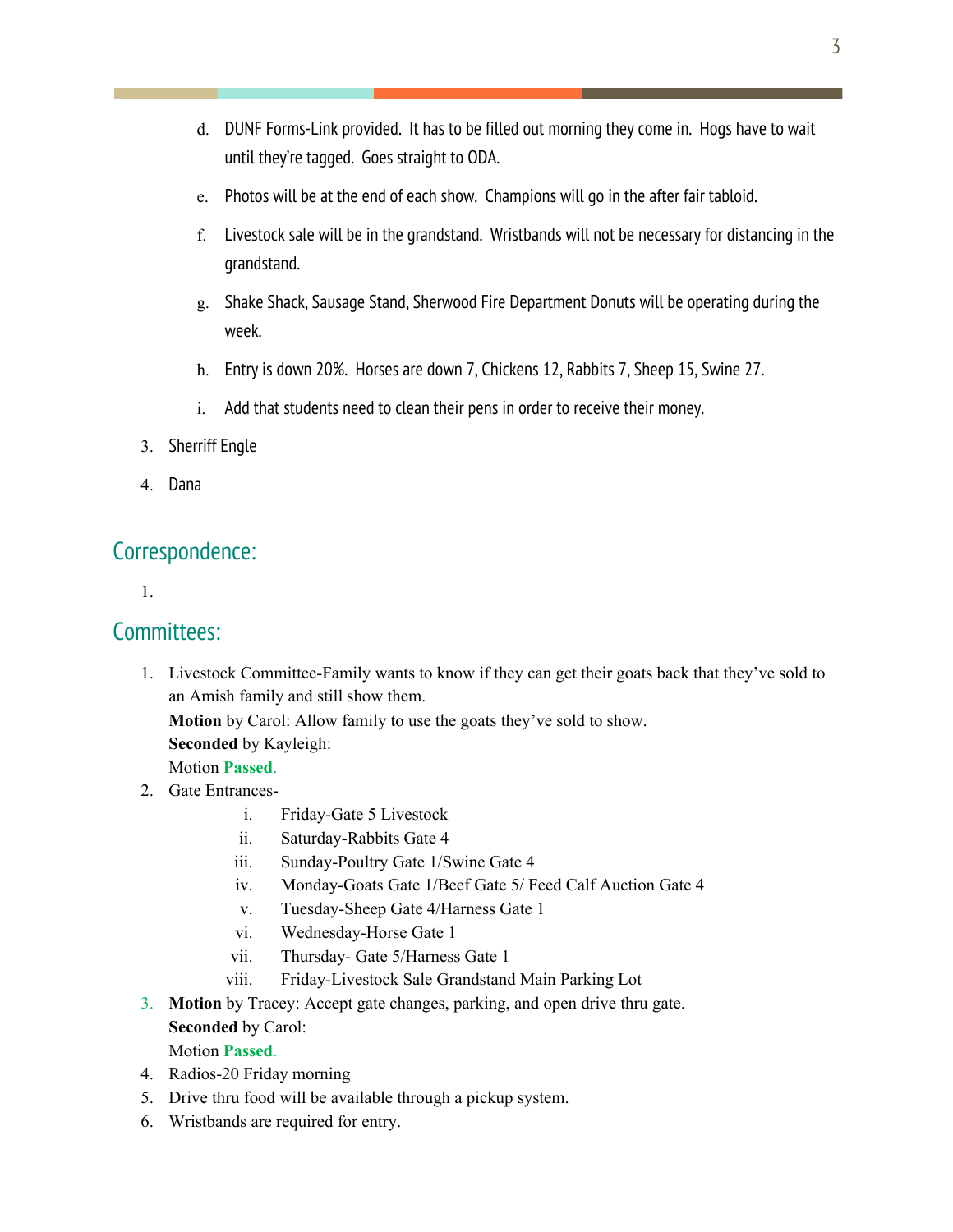- 7. Electricians will be doing work on the grounds.
- 8. Julie is going to waive \$2000 for this year. She will only charge for the sale.
- 9. Sound logistics still need sorted out.
- 10. **Motion** by Jerry Sheets: See who wants compensated for their contracts (ex. sound). **Seconded** by Jeff R: Motion **Passed**.
- 11. **Motion** by Brian: Allow Julie to pay the bills. **Seconded** by Desirae:

Motion **Passed**.

- 12. Sale-They are all available to do sale. Discussed what they need to function for grandstand setup. Auctioneer won't need so many ring men.
- 13. **Motion** by Kayleigh: Accept poultry bid. **Seconded** by Jeff R:

Motion **Passed**.

- 14. Grounds-Water bill is still very high. Julie said 96,000 gallons of water being used vault 1.
- 15. Terms need to be adjusted. If you don't reside in the position you're in, you will have to re-run if someone goes against you.
- 16. **Motion** by Brian: Tear down the green lining around the beer garden and replace. **Seconded** by Jeff B: Motion **Passed**.
- 17. Barns-Skirts for the sheep barn. \$4,600 per curtain. We need \$3,000 to do just the junior barn. Not including the signs and materials needed.
- 18. **Motion** by Kayleigh: Put in the curtains for just the junior part. **Seconded** by Brian: Motion **Passed**.
- 19. **Motion** by Brian: Paint junior fair barn asap. **Seconded** by Breanna: Motion **Passed**.

#### Motion to Adjourn

1. **Motion** by Brian: Adjourn the meeting. **Seconded** by Ben. Motion **Passed.**

#### **Notes**

New Gate Prices: 12 and under free, 13 and up are \$5.

New Website: www.defiancecountyfair.com